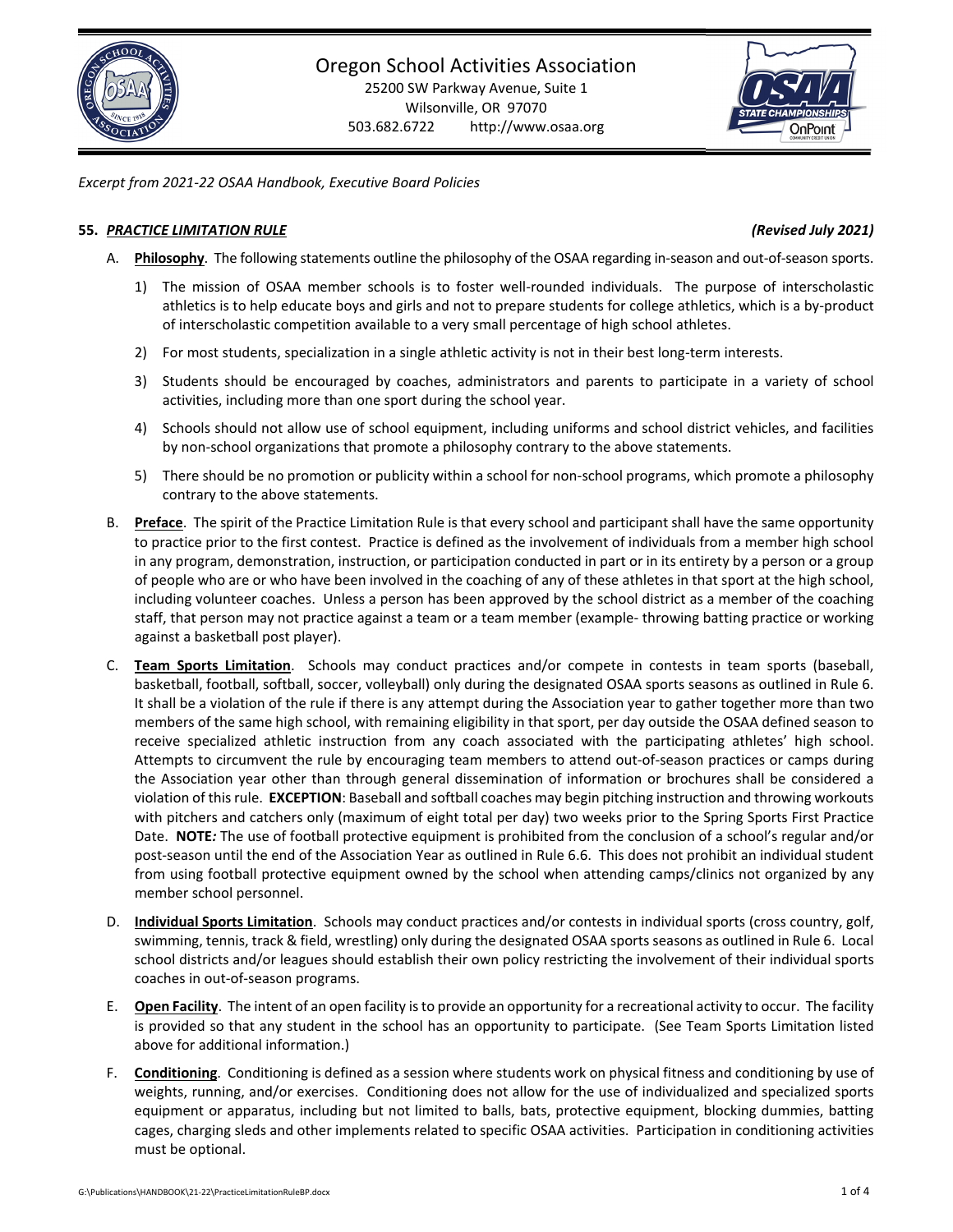- **1. Q.** Does the Practice Limitation Rule apply during the summer?
	- **A.** No. The Executive Board Policy is only in effect during the Association year, which starts on the first day of fall practice and ends after Memorial Day is observed.
- **2. Q.** May a school or an individual student compete in an indoor track meet?
	- **A.** The OSAA does not have a season designated for indoor track. Therefore, indoor track is not an OSAA sanctioned activity. Since track and field is an individual sport, it falls under the Individual Sports Limitation. A participant in indoor track must do so unattached and may not represent *their* high school. No school uniforms, equipment or transportation may be used.
- **3. Q.** What are the penalties if a high school coach violates the Practice Limitation Rule by coaching more than two members of his or her team in an out‐of‐season program?
	- A. Rule 5, "Violations of [Regulations](https://www.osaa.org/governance/handbooks/osaa#_Toc456100268) Penalties" outlines violations of rules and penalties. As outlined in [Rule](https://www.osaa.org/governance/handbooks/osaa#_Toc456100268) 5.2., violations of any rule of the OSAA could include probation, forfeiture, fines, suspension or expulsion from the Association. The Executive Board would determine the penalty.
- **4. Q.** Is a school in violation of the Practice Limitation Rule if an unpaid volunteer coach coaches both the high school team and the out‐of‐season team during the OSAA year?
	- **A.** Yes, this would be a violation.
- **5. Q.** May high school team members belong to the same club team?
	- **A.** Yes, if the high school team members independently try out and/or belong to the same club team through no influence or direction from the high school coach, then no violation would occur.
- **6. Q.** Isit a violation of the Practice Limitation Rule if a high school coach works at a YMCA, "The Hoop," "Sports Nation," etc., during the Association year?
	- **A.** No, as long as the high school coach is not involved in directly coaching more than two players from his or her high school team on any given day.
- **7. Q.** Under the Practice Limitation Rule, may two high school coaches "trade" teams and coach each other's teams in an out-of-season program, or may a person coach a high school team and then have their spouse coach the outof‐season club team?
	- **A.** No. The intent of the rule is to prevent the high school coach from directly or indirectly pressuring players from the high school team to play on an out‐of‐season club team. If the high school coach organizes the high school team members to congregate on the same out‐of‐season club team and then secures someone else to coach them, e.g., spouse, parent, another high school coach, etc., he or she would violate the intent of the rule and it would be considered a violation.
- **8. Q.** Under the Practice Limitation Rule, may the high school boys' basketball coach work with the girls' basketball club team?
	- **A.** Yes. Boys' and girls' programs at a high school in the same sport are considered separate sports for the purpose of the Practice Limitation Rule.
- **9. Q.** Under the Practice Limitation Rule, may the local golf pro coach the high school team and still give lessonsto team members outside the high school season?
	- **A.** The Individual Sports Limitation Rule would allow this if allowed by the local school district and/or league.
- **10. Q.** A coach of a high school team allows a parent to coach that same team in an out‐of‐season program. Is this legal under the Practice Limitation Rule?
	- **A.** Yes, as long as the high school coach does not organize or require members of the high school team to participate on the out‐of‐season team coached by the parent.
- **11. Q.** Under the Practice Limitation Rule, may a high school coach work with a group of 9th graders before they turn out for a sport?
	- A. No. A coach may work with no more than two players (or potential players) outside the designated sports season.
- **12. Q.** Under the Practice Limitation Rule, may a high school coach work with 8th grade students before they enter high school?
	- **A.** Yes, so long as the contact occurs prior to the Fall first practice date on the OSAA Calendar. From that point, the students are considered high school students.
- **13. Q.** Under the Practice Limitation Rule, may a high school coach work with two students at a time, rotating the students every half‐hour?
	- **A.** No. A high school coach may work with no more than two students from his or her school on any given day.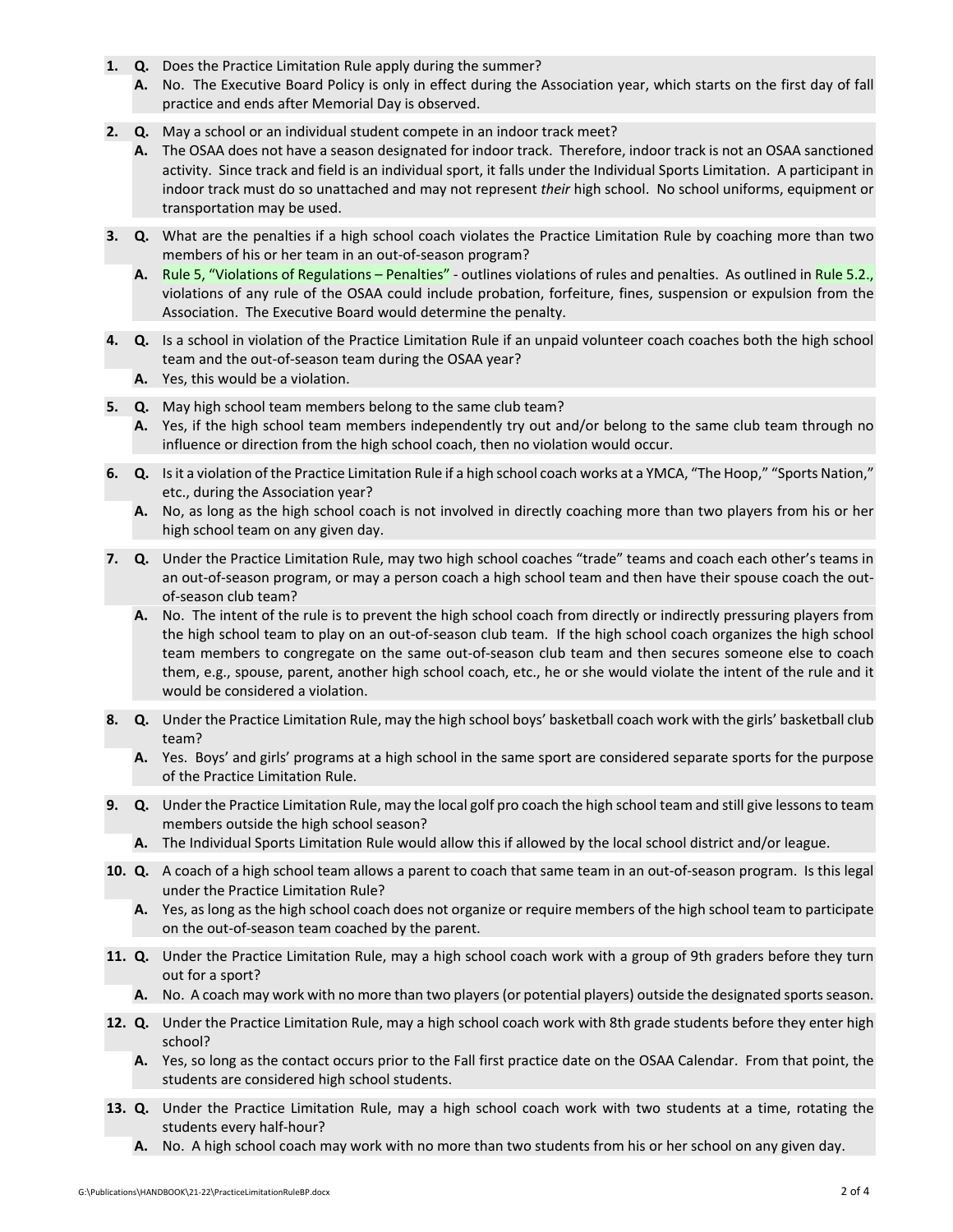- **14. Q.** Under the Practice Limitation Rule, may a high school coach work with two students at one basket, then two different students at another basket, etc.?
	- **A.** No. A high school coach may work with no more than two students from his or her school on any given day.
- **15. Q.** Under the Practice Limitation Rule, may the head coach work with two students, the assistant coach work with two other students, the JV coach work with two other students, etc.?
	- **A.** No. All coaches in a program are collectively allowed to work with no more than two students from that school on any given day.
- **16. Q***.* Under the Practice Limitation Rule, may a high school coach work with more than two students provided that any student(s) in excess of two are their children?
	- **A.** Yes. When determining number of players for the purpose of this policy, the children of the person coaching shall not count toward the limitation.
- **17. Q.** Are open gyms still permissible under the Practice Limitation Rule?
	- **A.** Yes. The terminology has been changed to "open facility" and is applicable to gymnasiums, fields, tracks, etc. The basic philosophy of an open facility is that it is a recreational opportunity open to anyone and that no instruction is occurring. A coach may not be "at the other end" of an open facility working with two students.
- **18. Q.** Are batting cages considered open facilities?
	- **A.** Yes, if a batting cage is open to anyone and no coaching is taking place. Merely throwing batting practice is not considered coaching. Hitting grounders and/or fly balls is considered a violation.
- **19. Q.** A high school baseball/softball coach wants to run a hitting camp for players prior to the first practice date for spring sports. Is this legal under the Practice Limitation Rule?
	- **A.** No. The high school coach may coach no more than two of his or her players on a given day outside of the OSAA designated sports season.
- **20. Q.** Under the Practice Limitation Rule, may a school have an "open gym" or "open field" where baseball/softball players play catch to get their arms in shape?
	- **A.** Yes, provided that no coaching is taking place.
- **21. Q.** Under the Practice Limitation Rule, may a high school coach include graduating seniors on an out‐of‐season club team after the high school season in that sport has been completed?
	- **A.** Yes. Once seniors have completed their sports season, they are no longer considered to be team members or potential team members for that sport.
- **22. Q.** Under the Practice Limitation Rule, may a high school wrestling coach be involved with his wrestlers in AAU, Greco‐Roman and/or freestyle wrestling?
	- **A.** Yes. Under the Individual Sports Limitation Rule, local school districts and/or leagues may establish their own policy regarding the high school coach's involvement in individual sports such as wrestling.
- **23. Q.** Under the Practice Limitation Rule, may a high school coach conduct club team tryouts prior to the end of the association year?
	- **A.** Yes, provided that the tryouts don't include more than two students from the coach's high school in the activity they coach. Coaches may also conduct club team tryouts for non‐high school students, students from other high schools, and/or students from the coach's high school in an activity they don't coach.
- **24. Q.** Under the Practice Limitation Rule, may more than two students serve as demonstrators at a clinic or camp at which their school coach is making a presentation outside of the OSAA season for that sport?
	- **A.** Yes, but with these restrictions:
		- 1) More than two students may attend a camp or clinic only as demonstrators for a presentation by their coach. It would be a violation of the Practice Limitation Rule for more than two students to attend as participants at a clinic or camp at which their school coach is making a presentation unless the clinic or camp was held during the OSAA season for that sport.
		- 2) Each school is limited to only one clinic or camp to which this interpretation applies per program each school year.
		- 3) Clinic or camps to which this interpretation applies may be no more than two days in length.
- **25. Q.** May a coach participate in an open gym with more than two members of their school? **A.** Yes, so long as no instruction takes place.
- **26. Q.** May a coach participate on an organized team with more than two members of their school? **A.** No.